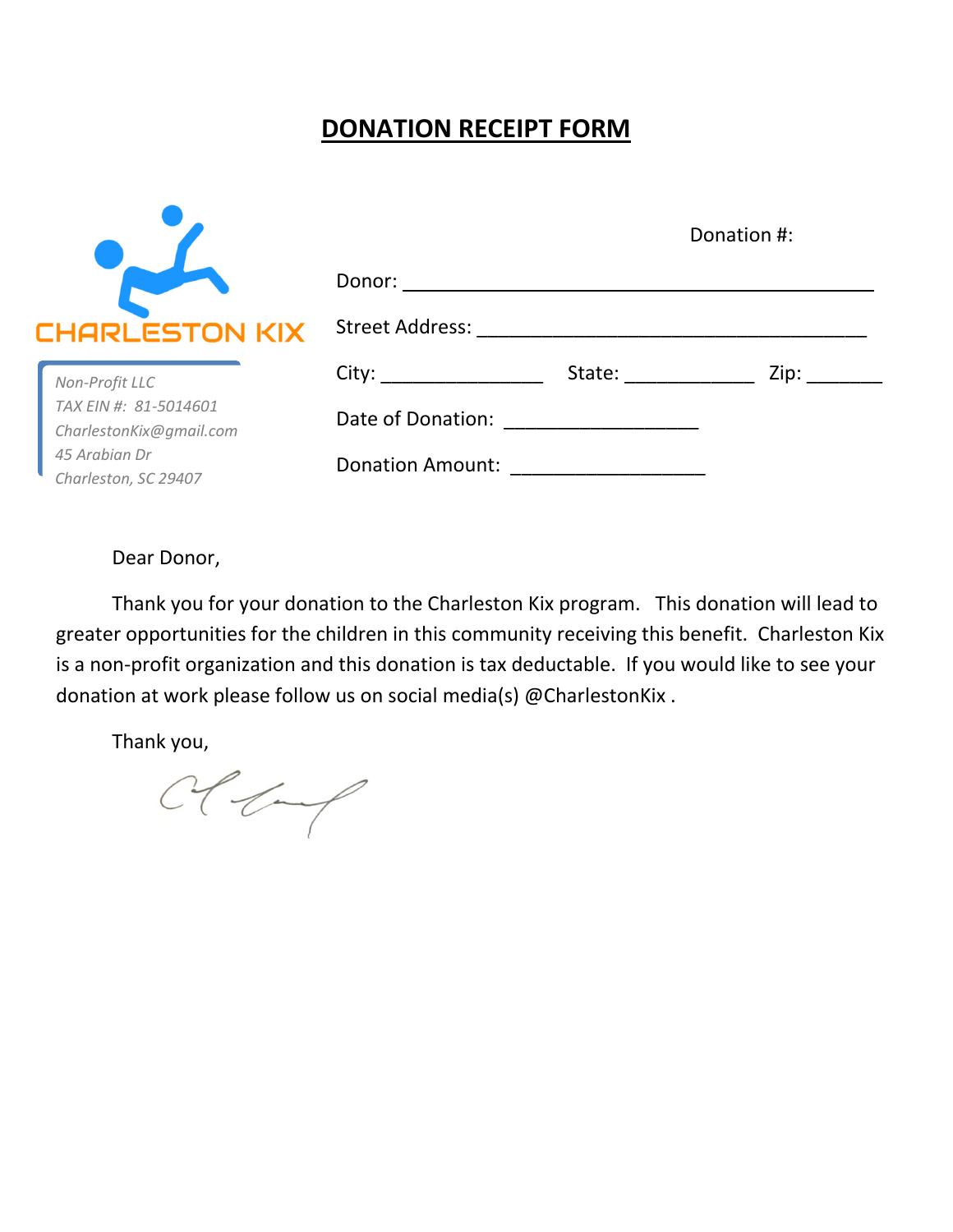# **Sponsorship Opportunities**

### **\$10,000 Sponsorship**

- Your Company logo and/or name integrated with every event name in all in preand post-event media campaigns and advertising for two years.
- Recognition on the Charleston Kix website www.CharlestonKix.com
- Logo featured on all event correspondence/marketing materials, social media for two years.
- Full page ad in  $\overline{\phantom{a}}$
- Prominent placement of corporate signage for event and recognition.
- 10 tickets to every event held for two years.

#### **\$5,000 Sponsorship**

- Recognition on the Charleston Kix website www.CharlestonKix.com
- Logo featured on all event correspondence/marketing materials, social media for two years.
- Recognition in \_\_\_\_\_\_\_\_\_\_\_\_\_\_\_\_\_.
- Prominent placement of corporate signage for event
- 8 tickets to events for one year.

## **\$2,500 Sponsorship**

- Recognition on the Charleston Kix website www.CharlestonKix.com
- Recognition on all event correspondence, marketing materials, social media of one year.
- Recognition in \_\_\_\_\_\_\_\_\_\_\_\_\_\_.
- 5 tickets to events for one year.

## **\$1,000 Sponsorship**

Recognition on the Charleston Kix website www.CharlestonKix.com